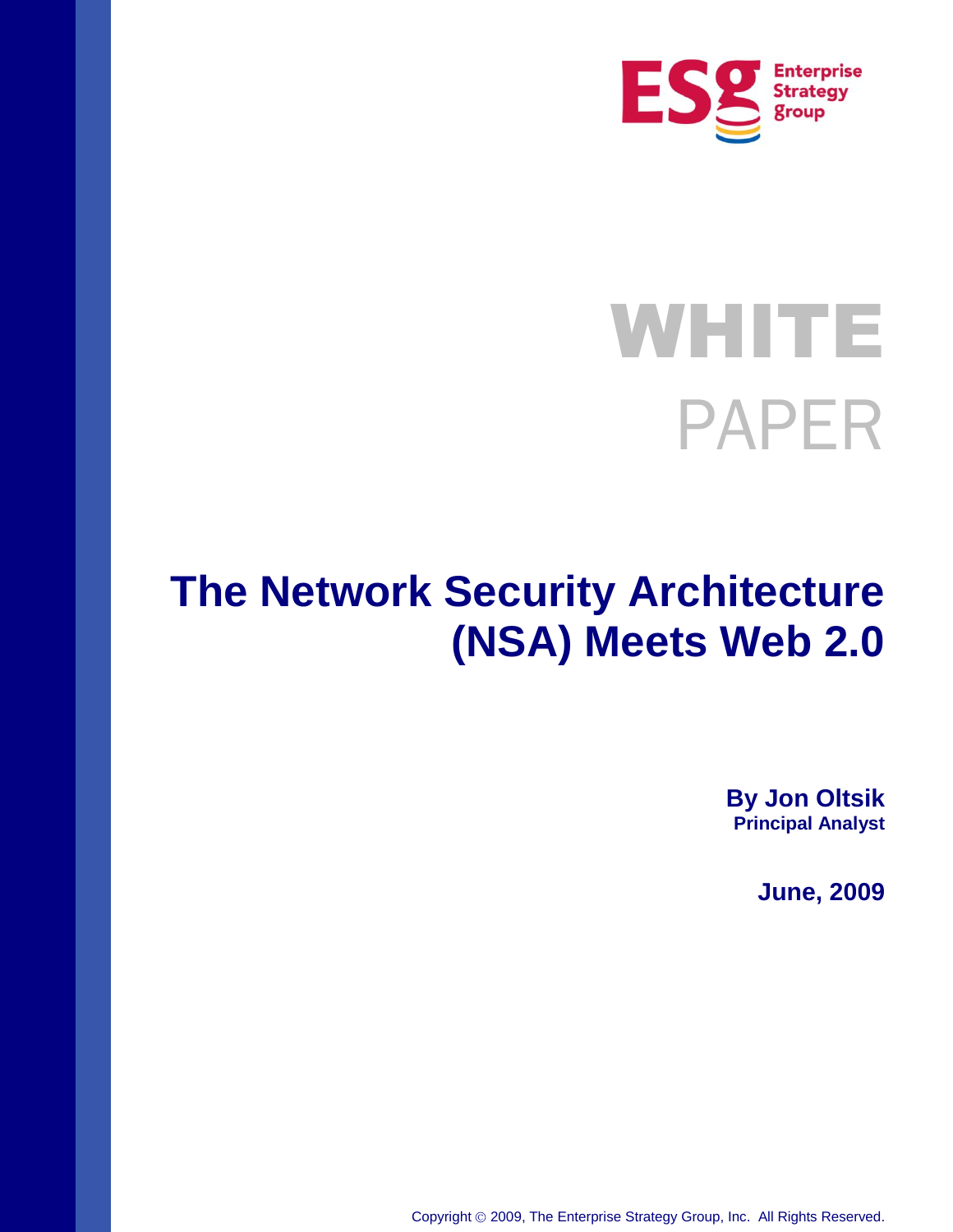### <span id="page-1-0"></span>**Table of Contents**

| Include Internet Application Management in the Network Security Architecture (NSA) 4 |  |
|--------------------------------------------------------------------------------------|--|
|                                                                                      |  |
|                                                                                      |  |
|                                                                                      |  |

All trademark names are property of their respective companies. Information contained in this publication has been obtained by sources The Enterprise Strategy Group (ESG) considers to be reliable but is not warranted by ESG. This publication may contain opinions of ESG, which are subject to change from time to time. This publication is copyrighted by The Enterprise Strategy Group, Inc. Any reproduction or redistribution of this publication, in whole or in part, whether in hard-copy format, electronically, or otherwise to persons not authorized to receive it, without the express consent of the Enterprise Strategy Group, Inc., is in violation of U.S. copyright law and will be subject to an action for civil damages and, if applicable, criminal prosecution. Should you have any questions, please contact ESG Client Relations at (508) 482-0188. This ESG White Paper was developed with the assistance and funding of Juniper Networks.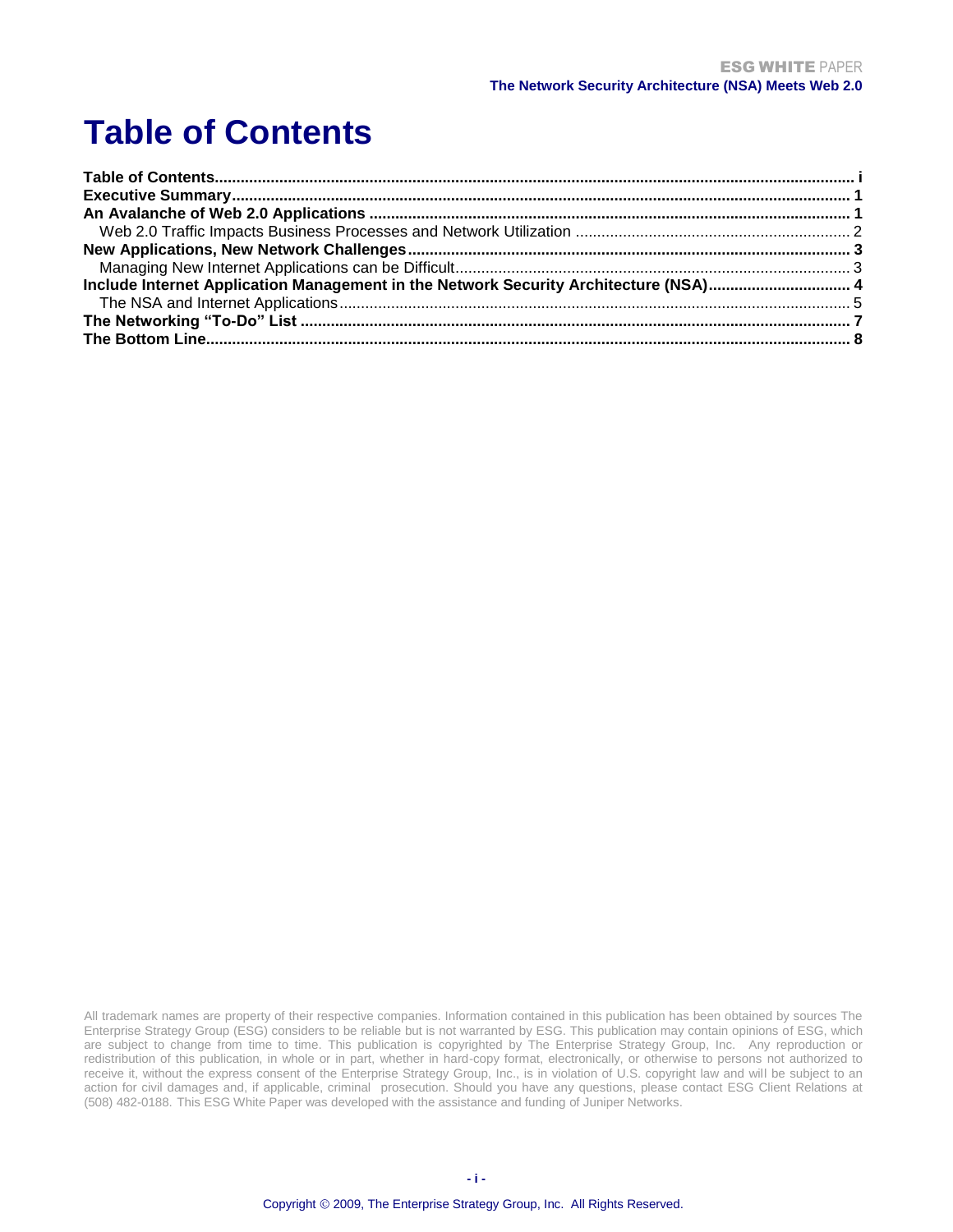### <span id="page-2-0"></span>**Executive Summary**

The first phase of the Internet was relatively prosaic. Browsers connected to Web sites to view relatively static Web pages and HTML forms—much to their delight. More recently, those calm days of static connections and predictable network utilization have been replaced by a new breed of dynamic, bandwidth-hungry, and increasingly vulnerable Internet applications. What will this transition mean for corporate networks? This paper concludes:

- **New consumer-focused Internet applications impact business networks.** Web 2.0 sites like Facebook, Twitter, and YouTube continue to gain popularity inside and outside the corporate network. These sites create new risks for corporate IT assets as they open a new delivery channel for malicious code and push critical business traffic aside by consuming vast amounts of precious bandwidth.
- **Security managers can't stop the music.** Users now depend upon these new applications for business benefit, personal communication, and entertainment—it is too late for security managers to advocate blocking this traffic altogether.
- **Today's new Internet applications predict the future.** Consumer-focused Web 2.0 applications presage future business uses for resource sharing, file distribution, and collaboration. As such, large organizations that master new Internet application management today will have a head start on future network challenges.
- **Managing new Internet applications isn't easy.** Point tools can provide tactical help in small segments of the network, but can't integrate with existing firewalls, IDS/IPS devices, routers, and switches. Given these restrictions, their value is extremely limited.
- **Large organizations need an end-to-end Network Security Architecture (NSA).** To protect against threats and manage resource utilization, security must be integrated into the network in an enterprise architecture: the NSA. ESG believes that an NSA will provide the intelligence to help organizations control access to Internet applications, protect against malicious code attacks, and work with L2/L3 devices to prioritize business-centric traffic.

### <span id="page-2-1"></span>**An Avalanche of Web 2.0 Applications**

CIOs who examine the applications crossing over their networks may be overwhelmed by the results. They are certain to find multiple generations of applications spanning the mainframe, client/server, and Internet Computing eras. What may surprise them is the tremendous number of "other" applications traversing the wires in addition to Instant Messaging (IM), Peer-to-peer file (P2P) file sharing, and desktop telephony.

Actually, IT executives shouldn't be surprised by the presence of these kinds of applications on employee systems. Over the past few years, the use of these kinds of applications has skyrocketed. For example:

- According to company sources, Facebook now has a population of over 200 million active users, with 100 million users spending 3.5 million minutes on Facebook each day. The volume of online Facebook content is also staggering: more than 850 million photographs and 8 million videos are uploaded each month.
- Over 1 billion "tweets" have been posted on Twitter since its inception, with over 3 million new "tweets" posted per day.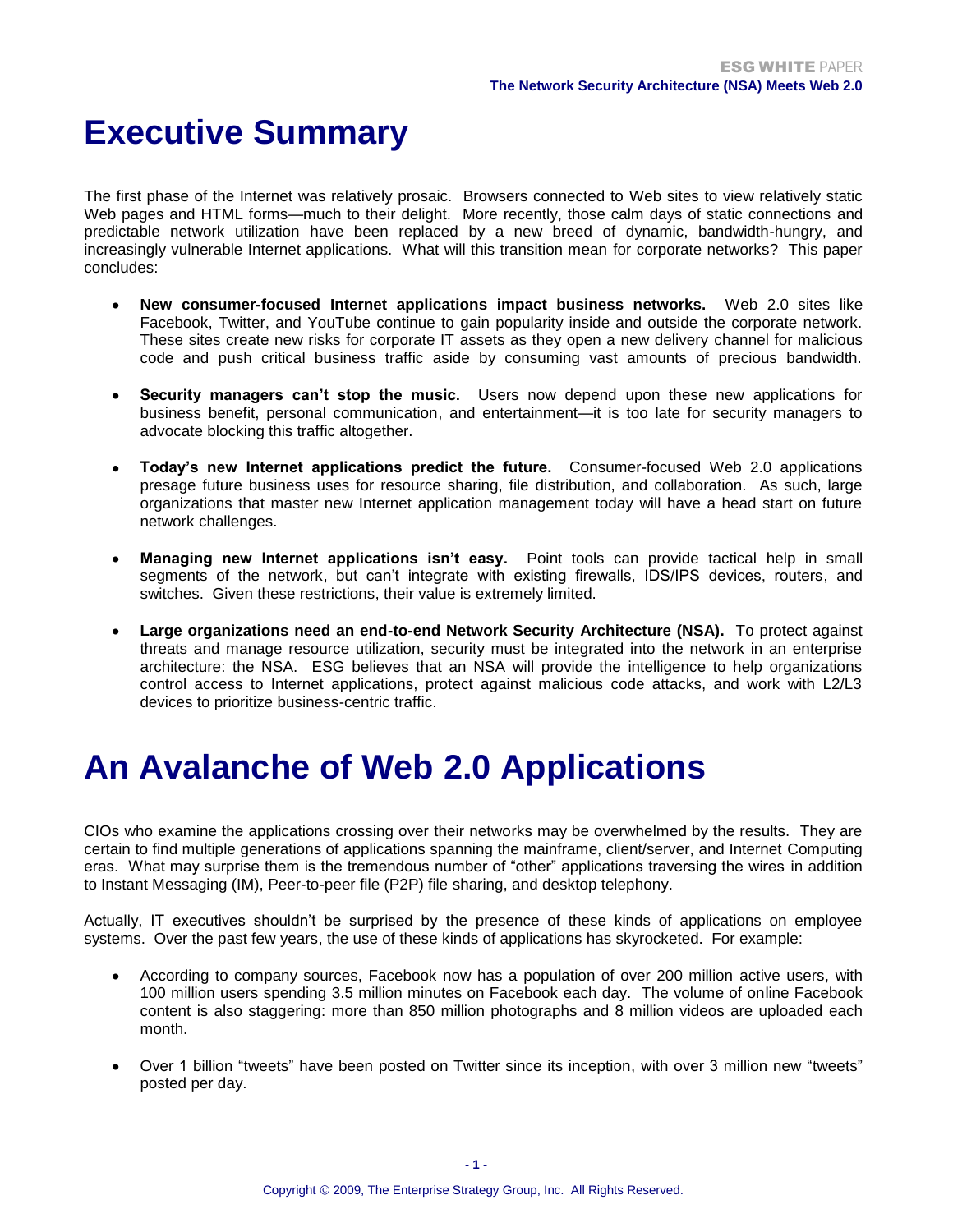- As of 2008, there were over 70 million videos posted on YouTube, with over 100 million videos viewed per day and over 13 hours of new videos uploaded every minute of every day. It would take of 400 years to view the entire library of YouTube videos.
- There over 130 million blogs in 81 different language indexed by the web site Technorati. Over 900 thousand new blogs are posted each day. Blogs are also widely consumed: 77% of active Internet users claim to be regular blog readers.

Of course, this is just the tip of iceberg. Application growth goes hand in hand with the increasing use of home broadband networks and mobile devices. Users are rapidly moving to an "always on" Internet experience that includes personalization, multi-channel communications, and ubiquitous Web access. In the near future, users will demand constant communications across all types of devices, regardless of whether they are working, traveling, or sitting in their living rooms.

### <span id="page-3-0"></span>**Web 2.0 Traffic Impacts Business Processes and Network Utilization**

Since many of these Web 2.0 sites are most often associated with consumers, many IT managers dismiss them as mere Internet toys. IT professionals claim to have bigger concerns than YouTube, Digg, and MySpace. Unfortunately, ESG believes that disregarding the ever-growing use of these applications would be a big mistake. Why? Employees often use corporate laptops as their primary computer, regularly downloading and using Web 2.0 applications—whether they are working remotely from Starbucks or sitting at their desks. This situation will soon be exacerbated by internal Web 2.0 development and production applications. In a recent survey of IT professionals around the world, nearly one-fourth expect that Web 2.0 applications will be in widespread production use within the next 24 months while another 25% anticipate limited production use (see Figure 1). Given the proliferation of external AND internal Internet applications, network utilization and security issues will only increase moving forward.

### FIGURE 1. ENTERPRISES ARE EMBRACING WEB 2.0 FOR INTERNAL APPLICATIONS



#### **To what extent does your organization use or plan to implement Web 2.0 applications within the next 24 months? (Percentage of users, N=602)**

#### Source: Enterprise Strategy Group, 2009

Consumer applications like these are not an anomaly, but rather a sign of things to come. ESG believes that large organizations will likely implement a significant number of Web 2.0-based business applications over the next 3 to 5 years. Why? Web 2.0 technology will act as the underpinning for a multitude the next-generation collaborative applications (see Table 1). In this regard, today's "fad" is actually an extremely accurate model for future networking resource requirements.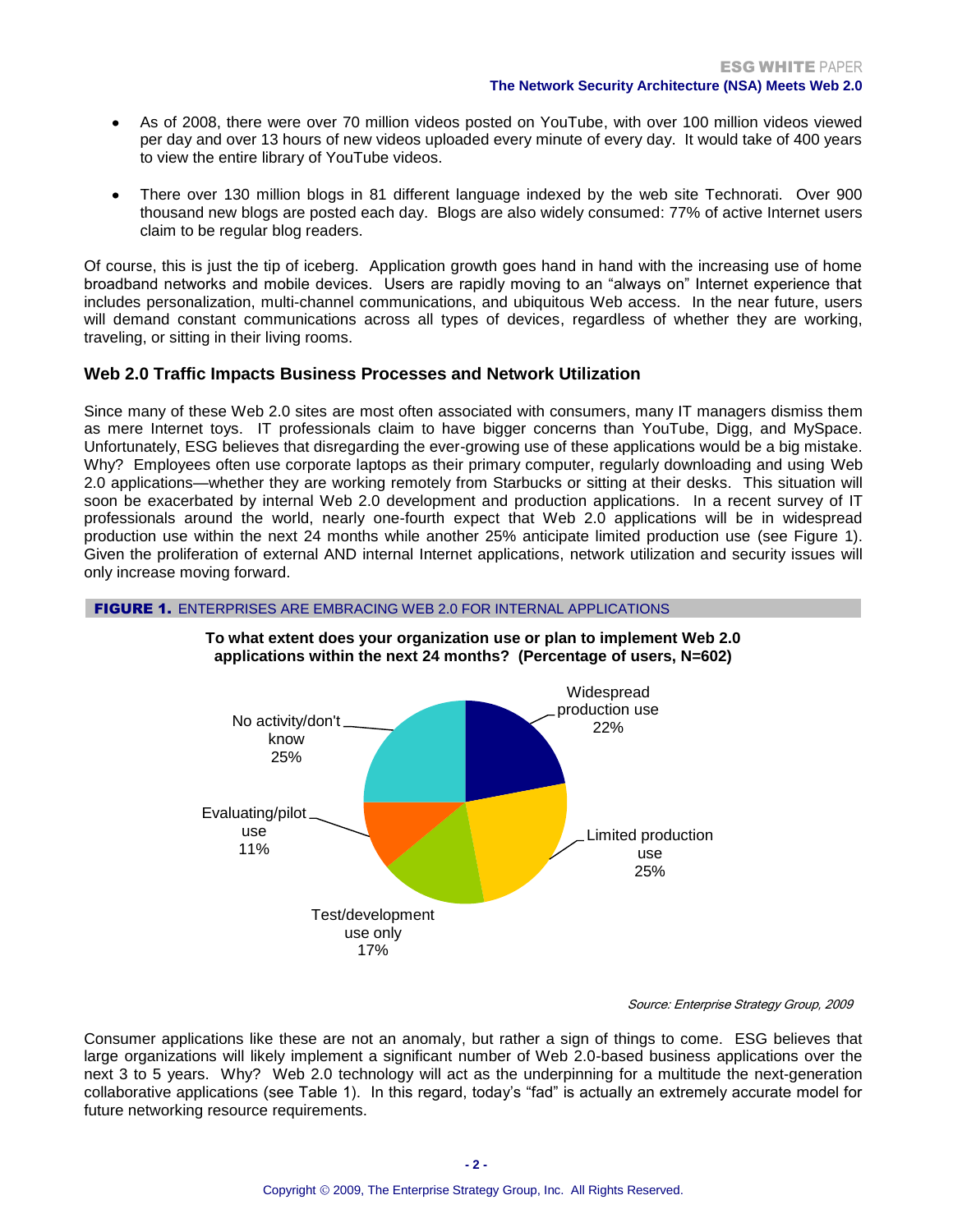| <b>Application</b>      | <b>Examples</b>                                                     | Value                                                                                                           |
|-------------------------|---------------------------------------------------------------------|-----------------------------------------------------------------------------------------------------------------|
| Internal communication  | Blogs, wikis, social networking,<br>video, IP telephony integration | Real-time personal contact opens<br>lines of communication                                                      |
| Employee training       | Video, wikis, Twitter, social<br>networking                         | New tools can be constantly updated.<br>Employees use experience to help<br>others.                             |
| External communications | Video, IP telephony integration,<br>Twitter, social networking      | Various tools can be easily<br>customized for business partners to<br>enhance communication and<br>productivity |

#### TABLE 1. BUSINESS USES OF WEB 2.0 TECHNOLOGY

As the saying goes, the next-generation Internet application train has already left the station—and there is no turning back. This situation leaves IT managers with two choices: 1) Get dragged into Web 2.0 applications kicking and screaming, or 2) Get to know the good and bad about Web 2.0 applications in order to use them for business benefit while minimizing operational problems. ESG strongly suggests that the latter course is far more prudent than the former.

### <span id="page-4-0"></span>**New Applications, New Network Challenges**

Clearly, new Internet applications are already in widespread use—and are here forever—so it is important to understand how these systems impact IT assets like the network. It turns out that the effect can be quite profound: Web 2.0 applications such as Facebook, Twitter, and YouTube can greatly influence network security and performance because of:

- **Bursty, unpredictable traffic patterns.** New Internet applications can be incredibly chatty, resulting in numerous network flows and bursty bandwidth utilization that can quickly grab 50% to 75% of total network capacity. Earlier this decade, schools like the University of Delaware, Salem State College (MA), and Stanford Universities were forced to more than double Internet bandwidth capacity in order to address students' appetite for P2P file sharing and music downloads. ESG finds that adding more and more bandwidth is the most common response to this growing network traffic.
- **Added vulnerabilities and new threat vectors.** Network managers face a security Hydra here. First, new Internet applications bridge the untrusted outside world and the internal network. They could be used by hackers to gain network access, attack IT assets, or steal confidential data. These applications can also introduce specific software vulnerabilities. This has happened in the recent past with popular applications such YouTube (SQL injection vulnerabilities), Facebook (cross-site scripting vulnerabilities), and MySpace (private data exposure vulnerability) Finally, Web 2.0 applications can open a back door for data leakage as innocent or malicious users send private data to outsiders in cleartext.
- **New malicious code attacks.** While there hasn't been a widespread global network attack caused by a Web 2.0 application, many experts believe it is only a matter of time. In April of 2009, a Twitter JavaScript vulnerability was exploited for worm propagation. In December 2008, social networking site Friendster members were inundated with e-mail messages containing links that downloaded Trojans to unfortunate victims' systems. Unfortunately, incidents like these are becoming increasingly common, placing valuable corporate assets and data at risk.

### <span id="page-4-1"></span>**Managing New Internet Applications can be Difficult**

Since new Internet applications add business value, blocking them would pit IT against business managers. Sagacious CIOs know that the business folks usually win these battles. From a technology perspective, cutting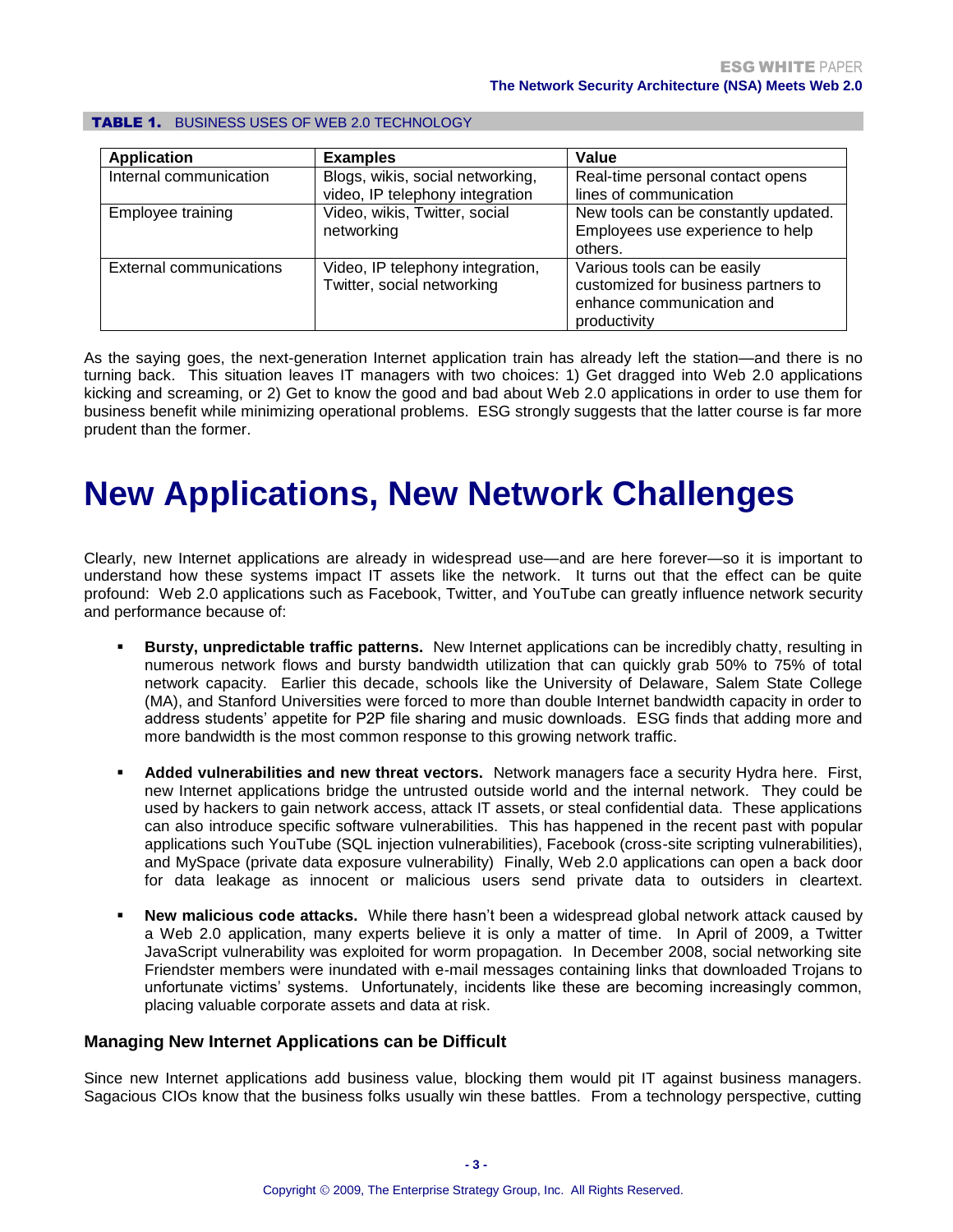off all Web 2.0 traffic would also prove to be a lost cause. Addressing this traffic can be difficult for several reasons:

- **Legitimate web sites can be used for malicious code distribution.** The unprecedented growth of Web 2.0 applications has come with some unfortunate baggage: web application vulnerabilities. According to several industry sources, over 60% of Web sites have security critical, high, or urgent security issues. Little wonder, then, that approximately 80% of Web sites hosting malicious code are actually legitimate. This situation creates a difficult network security challenge. Large organizations can no longer simply block individual websites; rather, they must inspect traffic on a URL by URL basis.
- **All or nothing solutions don't make sense.** Many solutions propose the old draconian measures of simply blocking any unwanted Internet traffic from proceeding beyond the gateway, but ESG believes these tools have business and technical limitations. The outright blocking of Facebook and MySpace may cast IT in the role of "big brother"—how many CIOs want this label? On the technical side, blocking all Internet applications means identifying every Internet ingress/egress point and then implementing security countermeasures at each one. Given the "disappearing perimeter" in today's networks, this step backward would prove extremely cumbersome to implement.
- **Tactical solutions don't provide integration for enterprise needs.** Networking technologies like WAN acceleration can be effective at identifying Internet application traffic and applying policies. This works well across WAN links, but fails to integrate with internal LAN switches, routers, and appliances. In this way, WAN acceleration systems act in isolation rather than across the enterprise.

### <span id="page-5-0"></span>**Include Internet Application Management in the Network Security Architecture (NSA)**

Today's Internet application security products have two fundamental problems. First, they adhere to a strict security "grant or deny" access metaphor. This may be appropriate for dealing with malicious code, but there may be a middle ground here where some employees are granted access and others are not. The other issue is that most security products act as isolated islands on a particular network segment. This, too, makes no sense. Managing Internet application access, policy, content, and traffic demands an end-to-end strategy across the enterprise, not a secluded network add-on.

If security point tools don't work, what can large enterprises do to address new Internet application security? ESG believes that this is the wrong question and part of the fundamental problem. Controlling the use of new Internet applications is NOT an issue of security alone; rather, it requires a multi-layered approach that encompasses enterprise network security, management, operations, and policies (see Table 2). When it comes to new Internet applications, large enterprises must be able to identify applications, block malicious code attacks, control access on a user-by-user basis, and manage bandwidth utilization across the enterprise.

| <b>Networking Discipline</b> | <b>Requirement</b>                                                                                               |
|------------------------------|------------------------------------------------------------------------------------------------------------------|
| <b>Access Control</b>        | Restrict use of Internet applications to specific users who<br>gain business benefit. Deny access to all others. |
| Security                     | Filter traffic for malicious code and data leakage.                                                              |
| Network Management           | Monitor utilization of network traffic and devices.                                                              |
| <b>Network Operations</b>    | Consolidate operational tasks and controls.                                                                      |
| Reporting                    | Centralize alerts, reports, and audit information.                                                               |
| <b>Policy Management</b>     | Enforce business policies across the network.                                                                    |

#### TABLE 2. MANAGING NEW INTERNET APPLICATIONS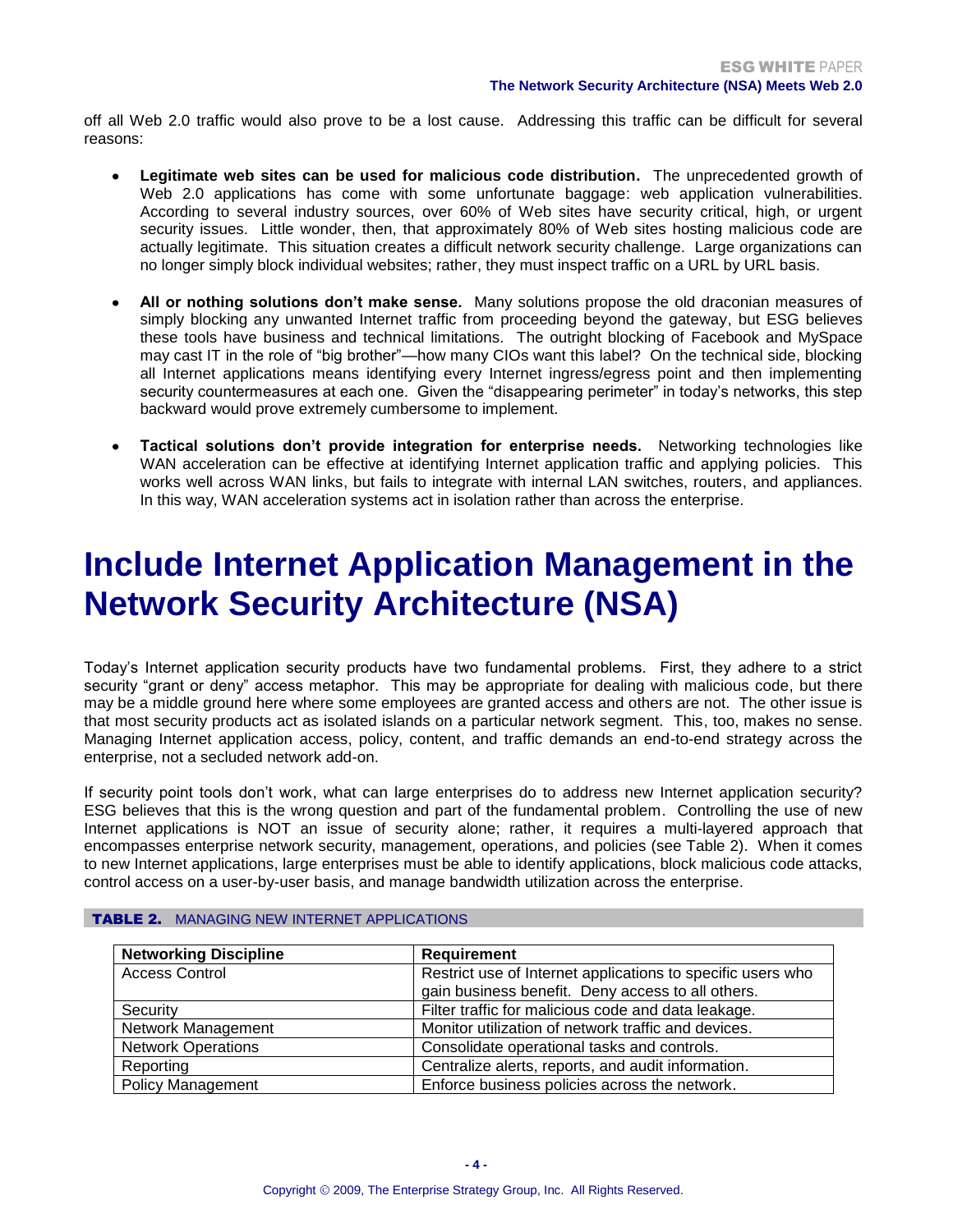ESG believes that providing this type of granular control demands a more holistic strategy based on a model called the Network Security Architecture (NSA) that overlays security on top of network switching and routing. The NSA is made up of four integrated network layers:

- **Network Identity Context (NIC).** The NIC acts as an intelligent network edge that enforces access policies and tags Ethernet frames so the network can enforce rules or provide QoS by prioritizing specific types of traffic.
- **Ubiquitous packet filtering and firewalling.** Networking equipment must be able to differentiate between productive and malicious packets, regardless of location or protocol. To accomplish this, the network must become super intelligent and perform L4-7 tasks that improve network efficiency and security.
- **NSA visibility and analysis.** NSA security and operations management is based upon knowledge of network traffic behavior across the enterprise and on a device-by-device basis. This means identifying traffic on an application-by-application basis, monitoring flows, detecting anomalies, and reacting with alerts and automated corrective actions.
- **Policy-based rules enforcement.** Today's networks are a morass of standard and proprietary ACLs and queuing algorithms with no coordination across the network. The NSA provides consistent network traffic management based upon business and security requirements not device-centric technologies.

FIGURE 2. THE NSA ARCHITECTURE



Source: Enterprise Strategy Group, 2009

### <span id="page-6-0"></span>**The NSA and Internet Applications**

The key to managing new Internet applications is providing secure access to the right employees while controlling bandwidth utilization. These are dynamic activities that can change on a moment's notice based upon characteristics like where the employee is physically located and what other traffic has bandwidth priority. The NSA can accommodate these kinds of requirements. When users log on to the network, the NSA immediately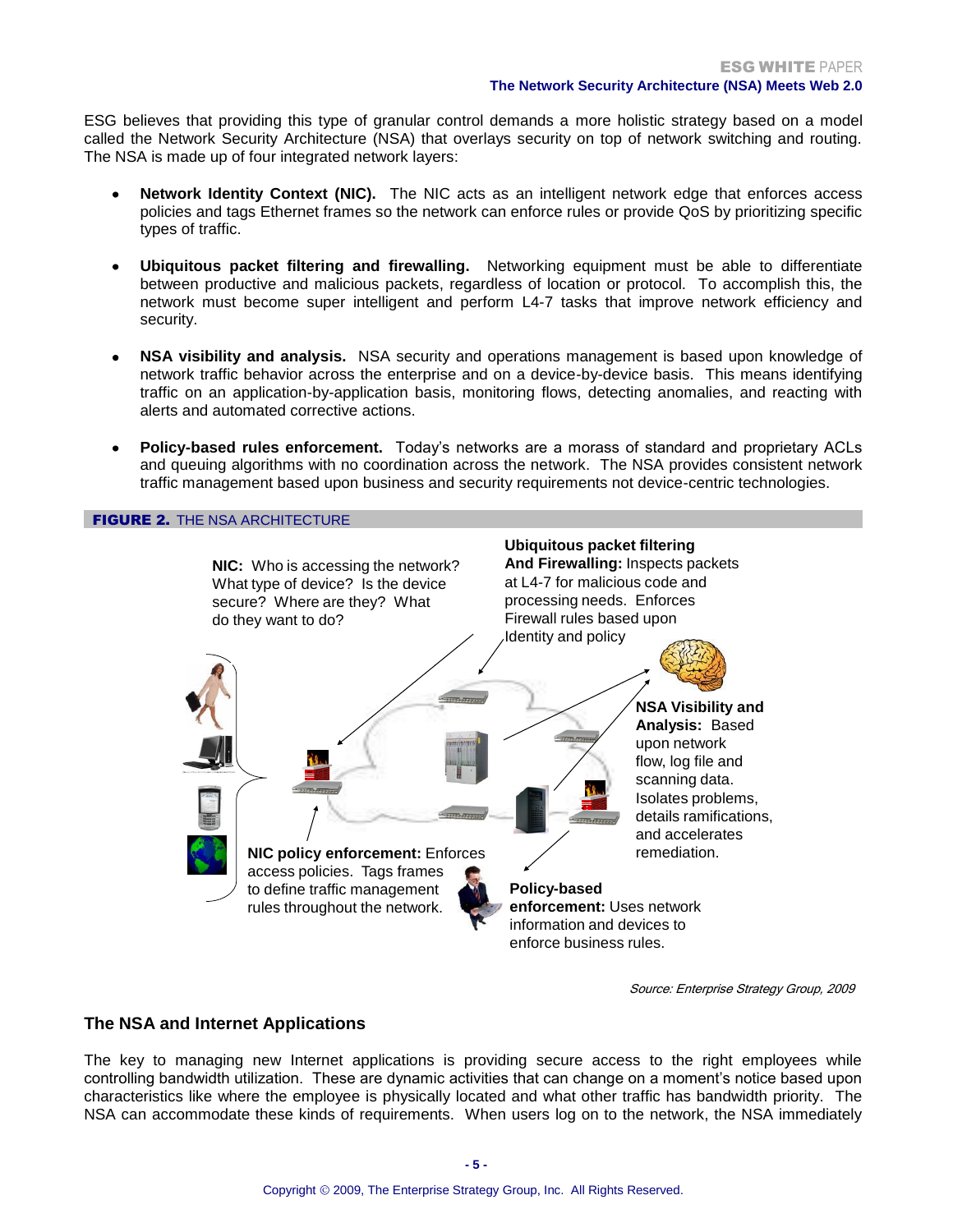determines who the user is and where they are located. With the user's profile and location as background, the NSA can either grant or deny access to applications, like Twitter. If access is granted, the NSA remains vigilant as it scans traffic for malicious code or security policy violations (i.e., data leakage) and manages bandwidth utilization based upon simultaneous traffic priorities and requirements.

Unlike today's amalgamation of one-off security point tools, the NSA depends upon a foundation of integration and the establishment of a two-way communications channel. Networking and security devices act as the "feet on the street" by providing a constant flow of data on their current state. Management platforms consolidate this information to get a picture of the overall network status. Finally, network policy management engines analyze the network status in the context of business requirements. To enforce these business requirements, network policy engines hand out instructions to individual devices and coordinate aggregate activities (see Figure 3).

#### **FIGURE 3. NSA AND NEW INTERNET APPLICATION MANAGEMENT**



Source: Enterprise Strategy Group, 2009

Cynical networking executives may dismiss the NSA as science fiction, but the roots of the model are already taking shape. One example are the Adaptive Threat Management solutions by market leader Juniper Networks. Since its acquisition of NetScreen Technologies in 2004, Juniper has fastidiously introduced high performance devices while integrating networking and security functionality across its entire product line. In 2008, the company announced its Adaptive Threat Management solutions, which ties together its networking equipment along with its firewalls, intrusion prevention systems, dynamic services gateways (SRX), Universal Access Control, network and security management, and Security Threat Response Manager (STRM). Juniper's IDP Series works in harmony with its Unified Access Control infrastructure to enforce application and security policies based on user role information, allowing organizations to easily synchronize business needs with security needs. Each product maps to the components of NSA, making them compelling solutions on their own (see Table 3). To provide NSA-like end-to-end coverage, Juniper integrates the technologies together—making the value of the whole actually greater than the sum of its parts.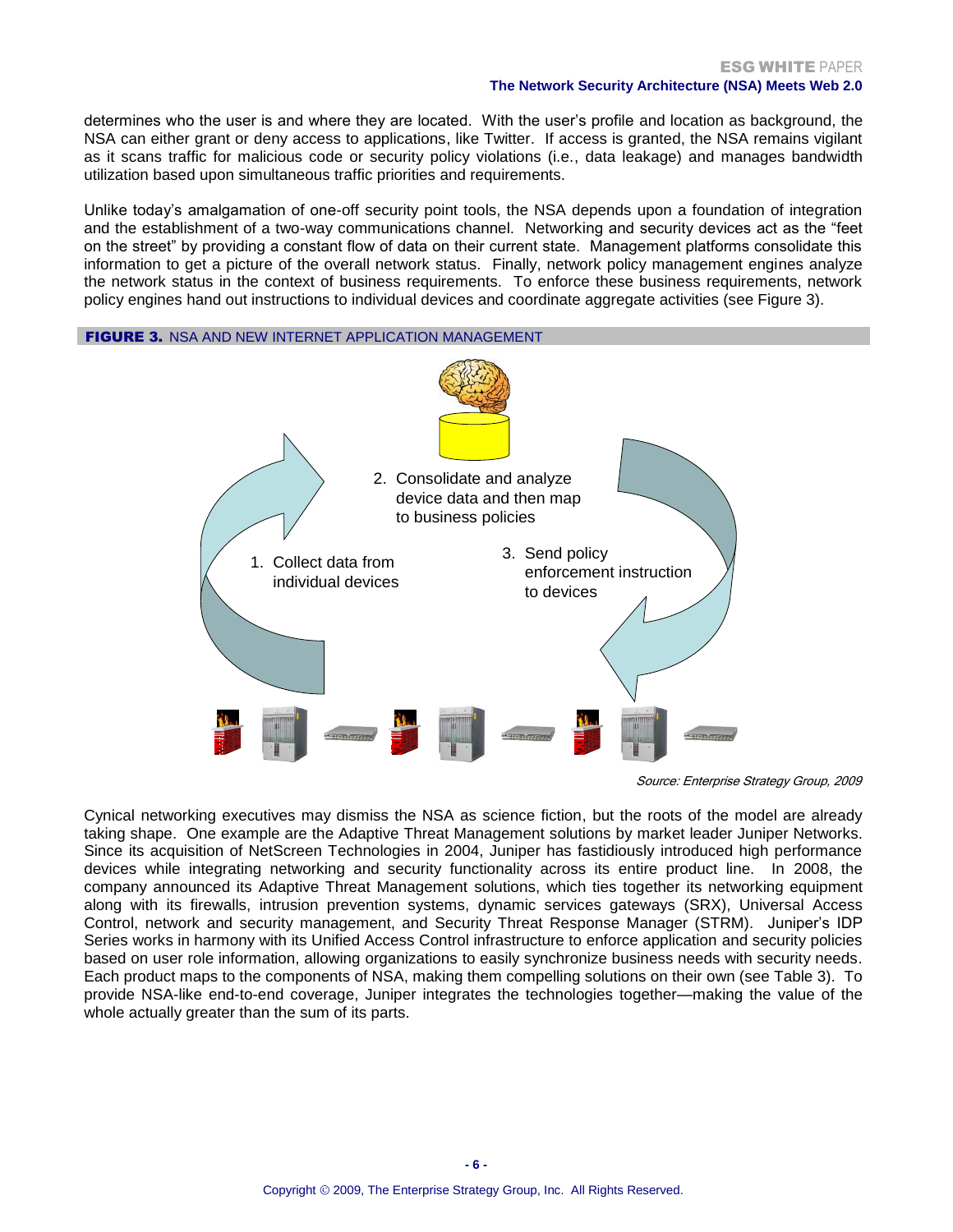| <b>NSA Component</b>                        | <b>Juniper Product</b>                                                                                                                       |
|---------------------------------------------|----------------------------------------------------------------------------------------------------------------------------------------------|
| <b>Network Identity Context (NIC)</b>       | <b>Unified Access Control</b>                                                                                                                |
| Ubiquitous packet filtering and firewalling | SRX Series Services Gateways, ISG Series Integrated<br>Security Gateways, IDP Series Intrusion Detection and<br><b>Prevention Appliances</b> |
| NSA visibility and analysis                 | <b>Security Threat Response Manager</b>                                                                                                      |
| Policy-based rules enforcement              | <b>Network and Security Manager</b>                                                                                                          |

#### TABLE 3. MAPPING JUNIPER PRODUCTS TO THE NSA MODEL

### <span id="page-8-0"></span>**The Networking "To-Do" List**

ESG believes that all large organizations are bound to move to an NSA, but they are certain to have different priorities and timelines. Before buying any new networking technology, prudent networking executives must get a feel for current business requirements, Internet application usage, future plans, and technology options. ESG recommends that networking professionals take the following steps (see Figure 4):

### **FIGURE 4. THE TO-DO LIST**



- 1. **Assess new Internet application utilization.** It's important to start this process by understanding the scope of the problem. As previously mentioned, new Internet applications can be hard to identify, so don't depend upon network management tools for an answer. Rather, poll users to see if they are regularly accessing Web 2.0 applications. With this information in hand, see if network management tools can then provide some usage patterns for analysis. These two steps should give some indication of the scope of the issue. Finally, make sure to factor any upcoming Web 2.0-based business applications into the overall assessment and future plans.
- 2. **Caucus with managers on access policies.** Access policies around new Internet applications should be guided by a collective group composed of line-of-business, human resources, and IT management,